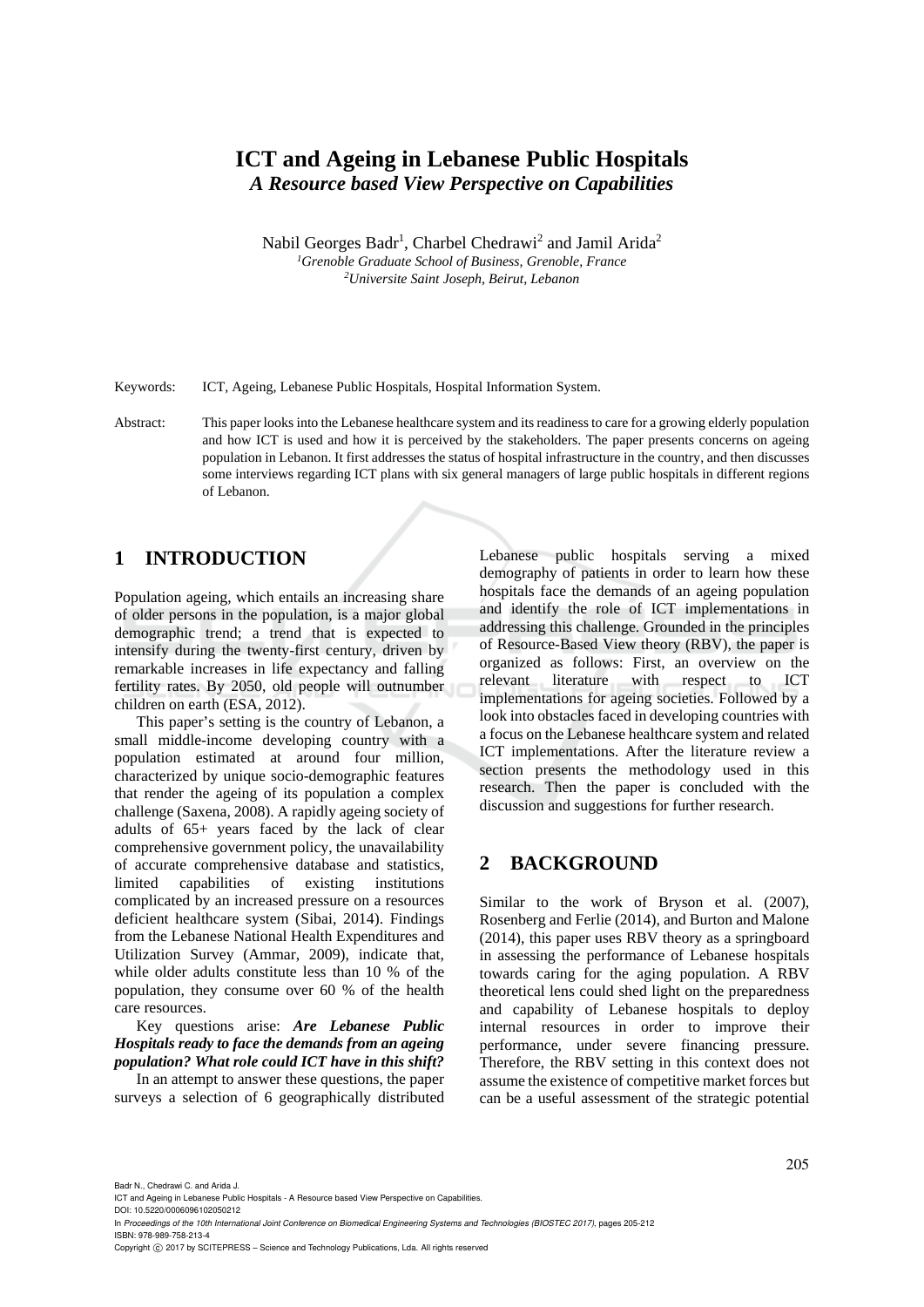of Lebanese public hospital organizations. Furthermore, rather than financial performance, healthcare capabilities towards the aging are considered.

Literature on RBV links firm capability and performance to its ability to use its tangible and intangible resources (Eisenhardt and Martin, 2000). Originally developed in private sector firms (Wernerfelt, 1984), RBV theory argues that firms with different resource profiles and capabilities exhibit different performance levels. Thus, the effective use of these resources yields 'core competences'. Core competences are key internal resources, which, when effectively developed and exploited into dynamic capabilities (Teece et al, 1997), allow organizations to perform. These resources in healthcare could be human, such as nursing staff for example, financial and infrastructure such as number of beds, etc. and information technology. Further, the "*level of resource constraint*" in a public hospital setting may mimic "*market volatility*" in the private sector.

### **2.1 ICT for Health in an Ageing Society**

New advances in technology make it possible to integrate previously disparate facility systems to form an "*intelligent*" hospital infrastructure (Blumenthal and Glaser, 2007). A plethora of applications generically referred to as '*telemedicine'* (e.g. video chat, mobile devices, and internet connected medical monitors) is expected to extend the provider - patient relationship boundary to remote areas positively impacting healthcare for the ageing in developing countries (Lucas, 2008). Assistive technologies have been proposed to overcome elderly problems such as fall risk, chronic disease, dementia, social isolation, and poor medication management, etc. ICT is one of these technologies along with robotics and gamification (Khosravi and Ghapanchi, 2015).

In general, there is evidence of benefit to society healthcare and patient care from access to Information and Communication Technologies (ICT) infrastructure, such as communication and systems for data interchange (Anwar et al, 2011), or online health information tools (Bolle, et al, 2015) with a keen emphasis on integrated care for the ageing (Merino et al, 2015). Progress in the field of health information systems is rather directly correlated with more quality and efficiency of care, where ''*with more efficiency of care*'' may in future mean that care will remain affordable (Haux, 2006). Patient access to electronic medical records improved patient communication (Cimino et al, 2002), however might have impacted aspects of physician - patient communication (Makoul et al, 2001). Poissant et al (2005) found that the use of bedside terminals and central station desktops saved nurses around 25% of their overall time spent documenting during a shift. That was encouraging. However, the authors found conflicting evidence supporting undesirable outcomes: bedside or point-of-care systems increased documentation time of physicians by 17.5%. Early empirical data on cost reductions was not very consistent (Hillestad, et al, 2005). This could have been be due to the variability of the health IT systems in their features and implementations (Chaudhry, et al, 2006). Later on, as technology advances were introduced, the benefits of computerized physician order entry systems CPOE were reported (Khajouei et al, 2011). More recent studies show measurable benefits emerging from the adoption of health information technology; these benefits range from efficiency and effectiveness of care (McCarthy, 2009), provider and patient satisfaction, preventive care for chronic diseases (Wildevuur and Simonse, 2015) and patient safety (Buntin et al, 2011) especially in developing countries where health resources are scarce (Marful et al, 2015).

### **2.2 Obstacles to Public Healthcare ICT in Developing Countries**

Since the turn of the century, public authorities have been encouraging healthcare organizations to adopt new techniques and systems in order to deliver services of high quality and low cost (Naranjo-Gil, 2009), especially where adoption of innovations tends to be slow and fragmented (Fagerberg et al., 2005). In the public healthcare context, legislation and donor support are fundamental to the rise of propensity and ability to adopt ICT into Healthcare even in its basic capacities (Oak, 2007). In developing countries, studies underscore the possibility of impact on the cost of care as hindering the adoption of ICT into healthcare practice (Panir, 2011), extending beyond initial implementation over the full life-cycle of operating and maintaining these systems (Cohen et al, 2015). Cost of acquisition and maintenance and the lack of ICT skills have been known to present a significant barrier to implementation of ICT into hospitals of developing countries. Lack of skilled resources (Bing-Jonsson, et al, 2015) and the deficiency in ICT infrastructure hinder the capabilities of developing countries to acquire and develop electronic medical records for instance (Anwar et al, 2011). Physicians may perceive a loss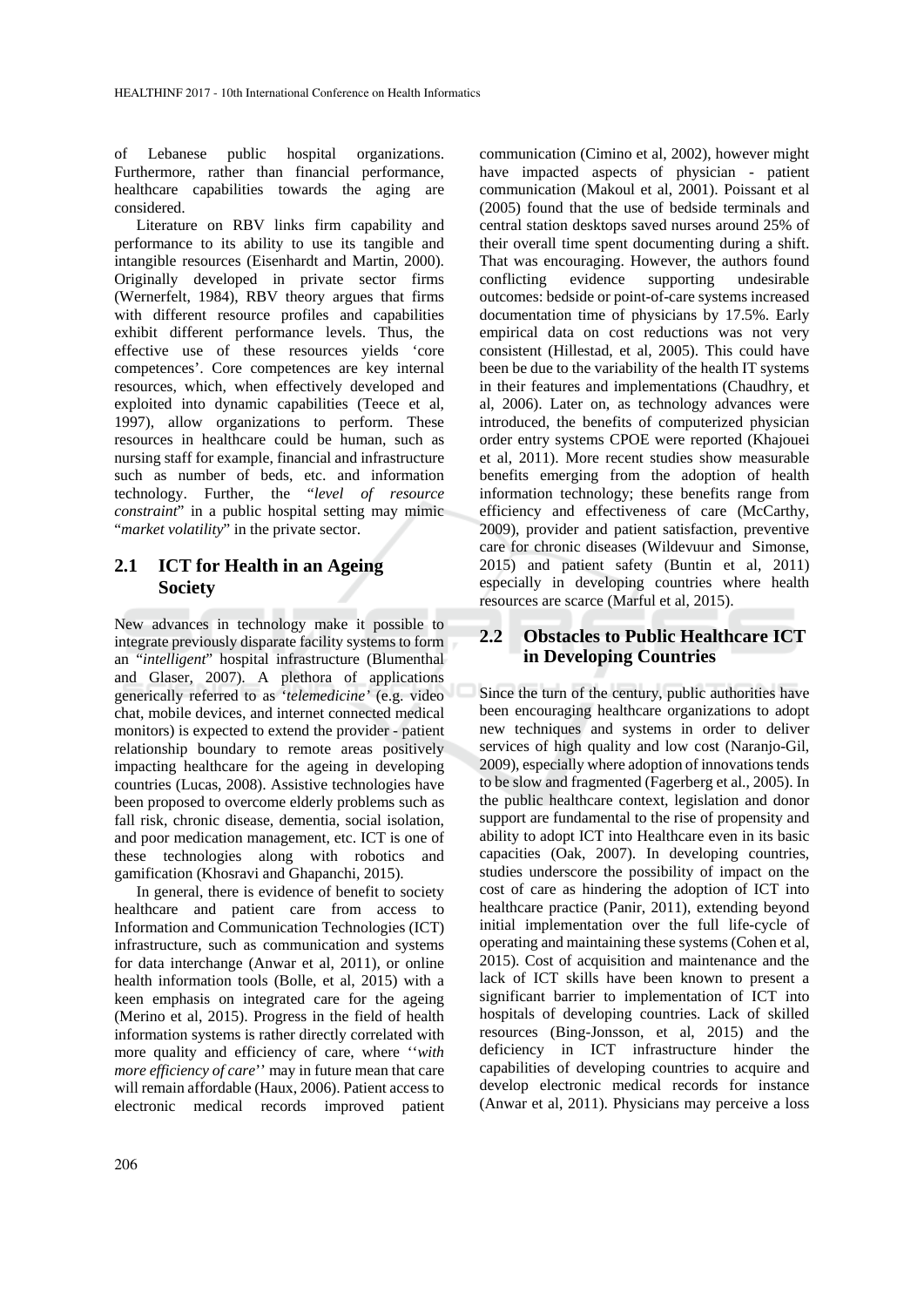of professional autonomy (Esmaeilzadeh et al., 2015) and English literacy and education levels could curb the intention to use (Hasanain et al., 2015). The increasing familiarity of a new generations of healthcare practitioners is likely to lessen adoption issues (Hennington and Janz, 2007). Thus, organizational barriers to ICT adoption in healthcare have been recognized in the form of structure, policies, incentives and decision processes (Lluch, 2011).

### **2.3 Ageing and the Lebanese Healthcare System**

Research on ageing in Lebanon involves three themes: living arrangements, social relations, and health (Abdulrahim et al, 2015). Ageing was related to health in terms of practices and social statuses that encourage good health (Ajrouch et al. 2013), nutrition (Boulos et al, 2014), and discussing threats to good health such as chronic conditions (Waked et al, 2011), even the role of religion (Chaaya et al, 2007). Yet, the literature is scarce when it comes to discussing the contribution of hospitals to the well-being of the elderly in Lebanon. The Lebanese healthcare system is described by a wide network of public (28) and private (136) hospitals and counts 26 beds per 1000 population making this one of the highest ratios in the Middle East; however, only 17% of these hospitals and 16.6% of the beds are in the public sector. There are few geriatricians practicing in the country; few hospitals and health centers, both private and public, have geriatric units. In 2011 the Ministry of Public Health (MOPH) report (Table 1) shows that there were 377,470 of elderly individuals in Lebanon, 65% of them aged between 65 and 74. The number of hospitals and the number of beds don't reflect the effective need (6 hospitals and 470 beds in Mount Lebanon for 145,558 elder versus 5 Hospitals and 365 beds in Nabatieh for 26,033 elderly). Hospitalization rates (days per year spent at hospitals) among older people exceed 28 % which is almost two-fold the national average (Kronfol, 2006). Older persons in Lebanon continue to rely on their relatives for healthcare. The transition from large extended families to small nuclear ones, accompanied with high rates of emigration among young Lebanese, an increased entry of women into the labor force have created a relative shortage in family members available for the provision of care (Sibai and Kronfol 2011). Concerns are growing about providing the elderly with a better quality of life (Silbermann et al., 2015).

### **2.4 Development of ICT in Lebanese Hospitals**

In the Lebanon, the ICT sector witnessed significant growth over the period stretching from 2009 to 2014, growing by an average annual rate of 7.9% to reach a market size of USD 381 million in 2014 (MOPH). Though Lebanon has the required capacity, innovation, and skills required to improve its ICT sector, the country's lack of adequate infrastructure and regulations have so far slowed the development of ICT in hospitals. Furthermore, budgetary constraints and the lack of ICT competence in physicians present a challenge in rolling out ICT applications and services (Nicolian et al, 2015). Thus, ICT empirical research in Lebanese hospitals is limited and health data statistics present a daunting task in a fragmented health information system. Studies treating the use of technology tackled the effect of total quality management implementation on innovation skills of hospital staff (Aoun and Hasnan, 2015). Extant studies range from the discussion about Healthcare IS for data mining (Shahin et al, 2014) to a review job satisfaction of nurses is related to the level of information system use in their work (Maamari and Chaanine, 2013). Little research has focused directly on ICT in the care of the aging.

| Region                                            | Beirut            | Bekaa           | Mount<br>Lebanon | Nabatieh           | North<br>Lebanon | South<br>Lebanon   | <b>Total</b> |
|---------------------------------------------------|-------------------|-----------------|------------------|--------------------|------------------|--------------------|--------------|
| Number of public<br>hospitals                     | ∍                 |                 | 6                |                    |                  |                    | 28           |
| Number of beds<br>in public Hospitals             | 595               | 430             | 470              | 365                | 455              | 235                | 2,550        |
| Elderly population (% of<br>population in region) | 36.156<br>$10\%)$ | 50,311<br>(13%) | 145.558<br>(39%) | 26,033 (7<br>$%$ ) | 77.281<br>(21%)  | 42.131<br>$(11\%)$ | 377.4<br>70  |

Table 1: Public hospitals capacity overview in relationship with the elderly in each region. Source: CAS, 2007 (The National Survey of Household Living Conditions), and MOPH 2011.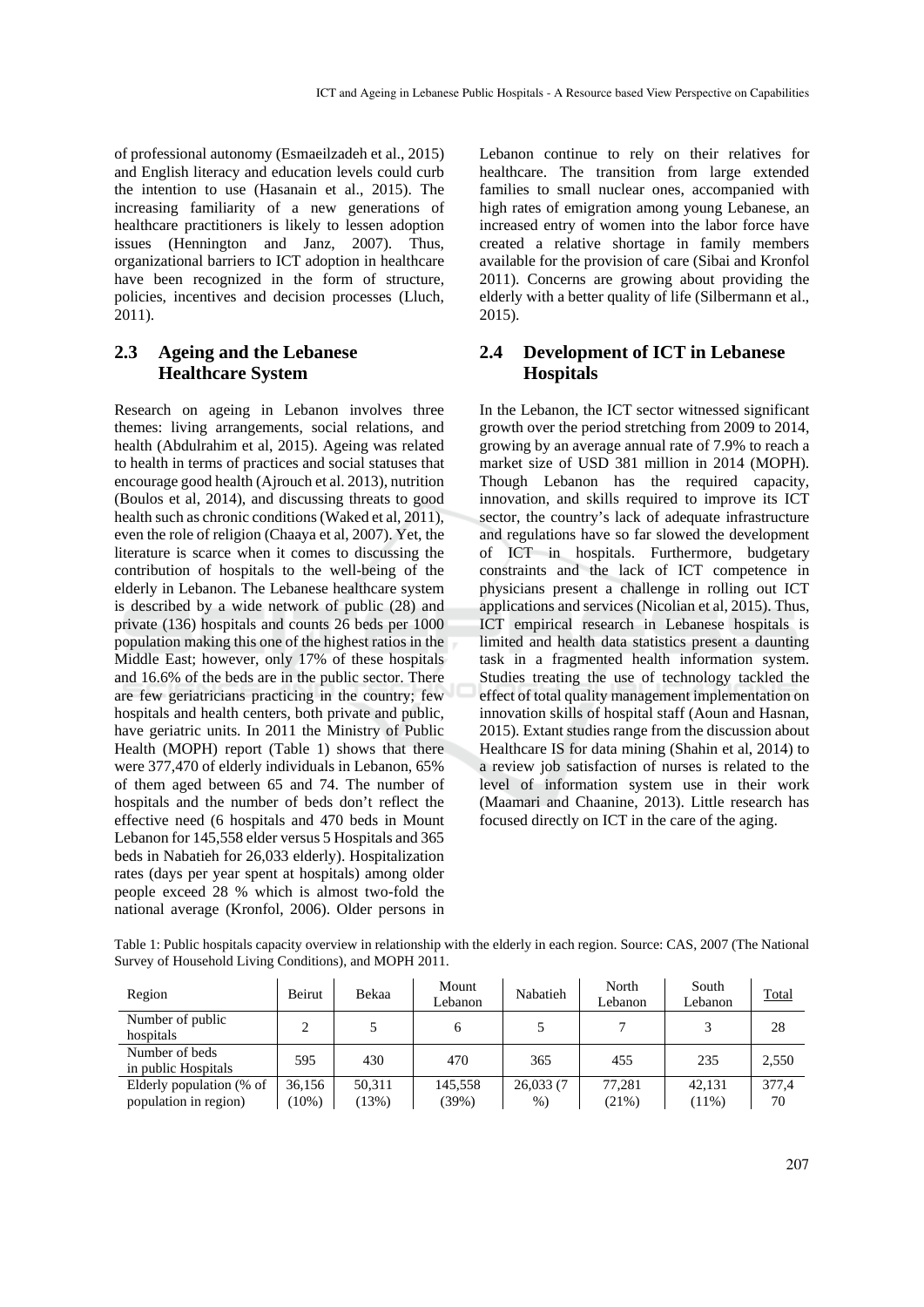# **3 METHODOLOGY**

Our research employed a qualitative methodology in an exploratory approach (Eisenhardt, 1989). Data were collected by means of semi-structured interviews conducted between May 2015 and May 2016. In this study we interviewed general managers of six public hospitals, in six different regions in Lebanon covering a cross section of the Lebanese demography. Largest ranked by number of beds (by MOPH, 2011), these hospitals have stated that they have implemented or are in the process of implementing components of a Hospital Information System (HIS) as part of their ICT strategy. HIS provides the underpinnings for health-related decision-making that affect health outcomes of the ageing (mortality, morbidity, disease outbreaks, health status, disability, wellbeing). These hospitals were coded (H1…H6) to maintain the desired anonymity of the participants. Data consolidation was carried out by means of the software N\*VIVO. Secondary data from documentation provided by the hospitals showed (1) occupancy ratios and capacity; (2) nursing staff information; (3) financing and government support information; and (4) infrastructure details mapped to the stages of the electronic medical record adoption model suggested by the Healthcare Information and Management Systems Society (HIMMS).

TECHNO SCIENCE *A*ND

#### **4 DISCUSSION**

### **4.1 Are Lebanese Public Hospitals Ready to Face the Needs of an Aging Population?**

The study shows that the most likely answer is "*No*" (Table 2). Major challenges were reported by the informants in this study; mainly high occupancy ratios and low capacity in terms of number of beds, short-staffing on nurses, lack of adequate

infrastructure due to a reliance on self-financing, and little government support.

(1) Hospitals reported challenges of high occupancy ratios and low capacity in terms of number of beds; "*The hospital has 167 beds and still we face a daily problem. Sometimes occupancy is above 90% and the hospital cannot respond to the patients' needs as they sit in the emergency waiting (H6)".* 

(2) The number of nurses is a major concern for all the hospitals in this study, as they agreed that they were adequately staffed by physicians and understaffed on nurses. This issue is well summarized by the informant of Hospital 4: "*The number of nurses is a major problem […] but the number of doctors is adequate. The hospital performs 2000 surgeries yearly and 70% of these patients are aged more than 65 years"* 

(3) The hospitals interviewed are still waiting for the Ministry of Health to define a strategy for quality health care. The General Manager of H6 explains: "*The government finances each hospital for its expenses in proportion to the number of beds with a plus related to the hospital needs. Public hospitals cannot reject patients even if the hospital cost exceeds the amount given by the government. The ministry of health gives our hospital 6 billion Lebanese pounds yearly (4 Million USD). This number is small if we compare it to the needs of care for 167 beds. This places a stress on our operating capability (H6)".*

(4) All hospitals concurred on the lack of infrastructure to support the growth in demand and conveyed that most of their operational budgets is self-funded or financed through donations. *"The hospital upgrades its infrastructure from its own budget"(H2) and the expansion plans are covered by auto financing" (H3, H4, H5, H6)"Otherwise, most of the expansions financing sources in all the public hospitals in Lebanon come from donations and contributions from Kuwait, Islamic Banks, Emirates and Qatar (H1).* This confirms the work of Saxena (2008) and Sibai (2014).

Table 2: Summary of empirical data (last column indicates hospital's stated readiness to face the needs of an aging population).

| Hospital       | Patients $65+$ | Major ailments treated<br>Occupancy ratios |                                                         | Ready? |
|----------------|----------------|--------------------------------------------|---------------------------------------------------------|--------|
| H1             | 50 %           | $90 + \%$                                  | Heart failure                                           | Yes    |
| H <sub>2</sub> | 55 %           | $85 + \%$                                  | Heart failure, chronic disease (Diabetes, etc.)         | No     |
| H <sub>3</sub> | 70 %           | $90 + %$                                   | Heart failure and obesity                               | No     |
| H4             | 65 %           | $80 + %$                                   | Heart failure                                           | Yes    |
| H5             | 70 %           | $80 + \%$                                  | Heart failure                                           | No     |
| H6             | 50 %           | $90 + \%$                                  | Prostate issues, broken hips, obesity, chronic diseases | No     |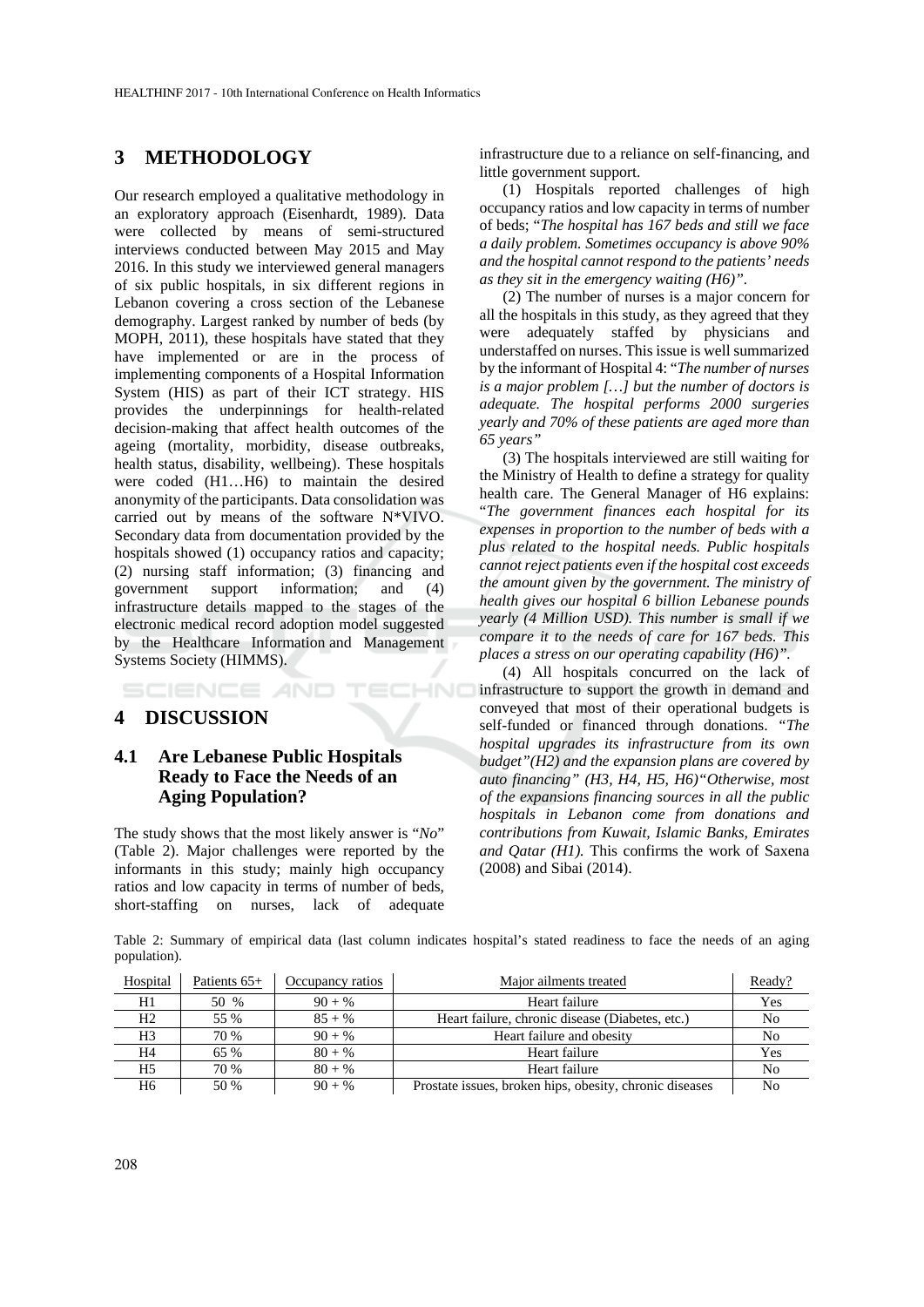### **4.2 ICT's Role in the Enablement of Care for the Ageing**

The general manager of H6 gives a pertinent summary on the perceived role of ICT in Lebanese Public hospitals: "*Today there is a greater need than ever to leverage technology to improve health, quality of life, and social connectivity for older adults, and assist in clinical care and monitoring of more impaired older adults. A variety of technology solutions (such as Web-based applications, remote sensing technologies, electronic health records and other devices) support patient engagement. The impact of ICT is indirect and is contingent on the redesign of practices and structures also outside health care. Improvements will only be realized if all parties involved can coordinate their efforts to take advantage of new technology*."

Elderly care is demanding, hospitals must have the resources to act quickly and effectively with a solid decision support system in order to minimize errors and offer quality of care for the elderly (Smith et al, 2006). In addition to a trained and experienced staff in the needs of the ageing, "*a solid database to follow up each case is required in order to find the appropriate solution*" (H2). The GM of H4 indicated that they have installed "*24/7 monitoring systems of health and activities, intelligent devices and appliances, internet enabled services, predictive behaviour models, and so on*" in order to provide a better quality of care for their elderly patients". Such innovations in stationary and mobile solutions would allow practitioners to stay in continuous contact, whether at the patient's bedside, in examination rooms, or in emergency treatment centers, to effectively develop and deliver patient assessments, and make more informed care decisions based on collaborative treatment plans. This findings aligns with the works of Lucas (2008) and Anwar et al. (2011).

It is expected that such ICT technologies would (1) *Reduce the time of treatments* (H1); (2) *provide better access to data for enhanced decision making, preventive care and disease management* (H1, H2,

H3, H4, & H5); and (3) *improve interdepartmental collaboration / Emergency services* (H6).

For all 6 hospitals surveyed, the adoption of the information system is of top importance. "*The adoption of the information system is prominent practice for today's hospital, in the use of equipment, archive, and for more efficient medical results*" states the GM of H1 at the first stages of the interview. All hospitals have described their adoption of the Health IS system in advanced stage (Table 3). This is quite an achievement considering that all these public hospitals stated that they rely on self-funded initiatives. Nurses and doctors document patient's vital signs in the system, physician prescription history are tracked by the system, and PACS systems are connected to the online medical history. (PACS is the acronym for picture archive and communication system, a computer network for digitized radiologic images and reports).

Ultimately, addressing medical research advancement benefits, the GM of H1 stressed that "*better access to data that can be studied and help to get better solutions to face the ageing society*". ICT has become necessary to manage routine function up close, and monitor vital signs measurements and control the administration and recording of medications (type, dose  $\&$  time). Agreeing, three other hospitals (H3, H4, H5) pointed out that "*ICT in the form of an integrated information database aims at disease management to help improve the awareness and preventive care in the elderly patient population*". Furthermore, the case summaries emphasized the role of the hospital senior management in encouraging adoption. "*It was my responsibility to oversee the implementation of the new system and to follow it up step by step with the different actors in order to achieve the results needed*." Adds the GM of H3.

The Lebanese government did not engage with any of the 6 hospitals in the decision to adopt their HIS, such decision was taken by the board of directors of each hospital independently.

| Level of Use (based on the HIMMS Model for EMR adoption maturity) | <u>H1</u> | Η2 | <u>H3</u> | H4        | <u>H6</u> |
|-------------------------------------------------------------------|-----------|----|-----------|-----------|-----------|
| Nurses / doctors enter patient's vital signs in the system        |           |    |           |           |           |
| Physician prescription history tracked by the system              |           |    |           | $V^*$     |           |
| PACS systems connected to online medical history                  |           | V* |           |           |           |
| Online medical history                                            |           |    | V*        |           |           |
| Automated pharmacy, laboratory, and radiology                     | $Y^*$     | Y  |           | $\rm Y^*$ | -V*       |

Table 3: Level of HIS use in the hospital  $(Y=$  in use at the moment;  $Y^*$ =Incomplete, but in process).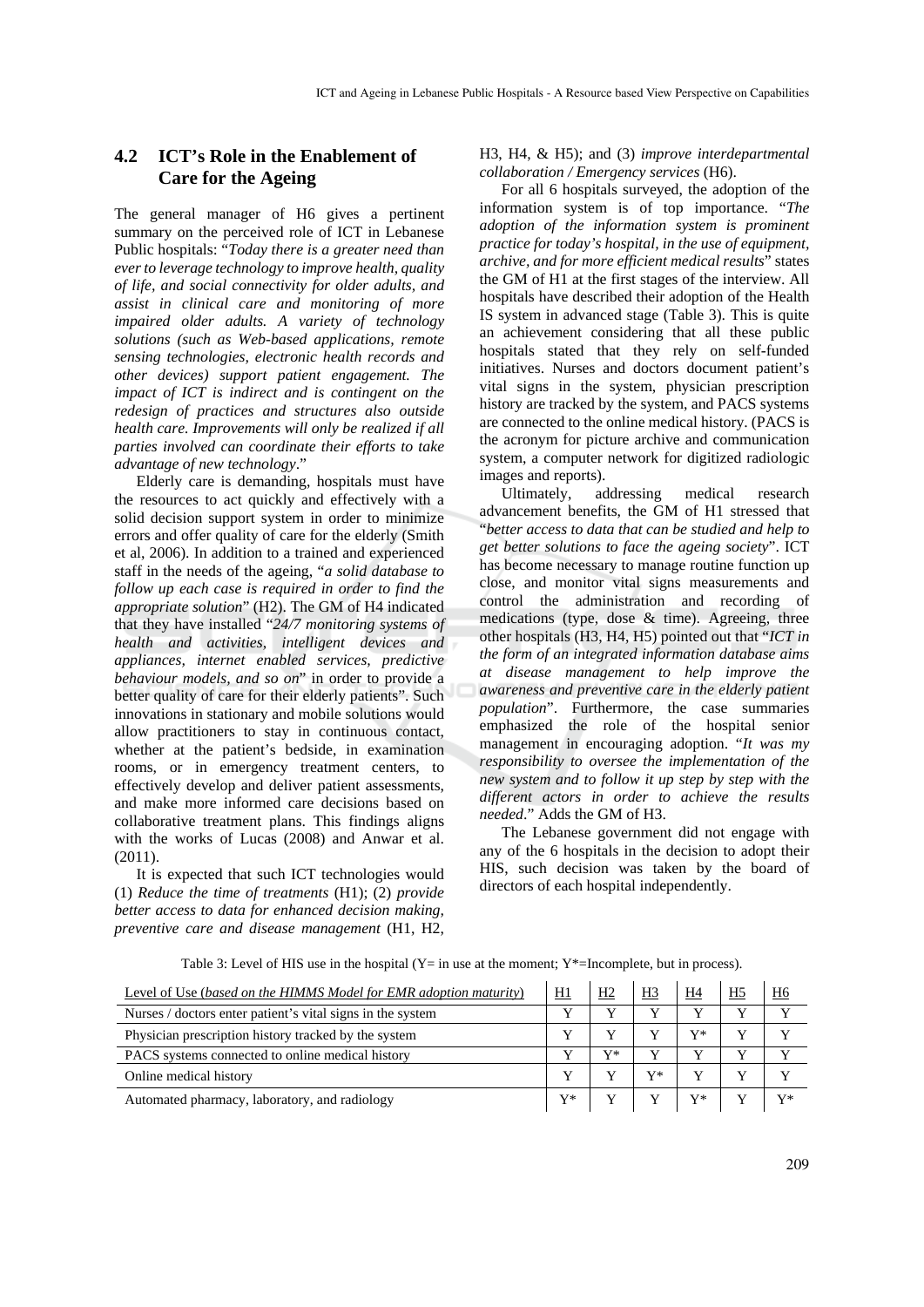Three of the hospital surveyed (H6, H3 and H1) expressed a relatively low barrier to adoption: The general manager of H6 disclosed that for the relatively new hospital, HIS was part of the hospital build out plans. Likewise, H3 pride themselves with a continual development effort of the HIS: "*We had an integrated information system since the start […] we develop it continuously based on the growing and changing needs of the hospital",* affirms the GM*.* In the case of H1, their GM shared that "*there were no obstacles in the implementation because all the staff started using the system since the establishment of the hospital. No transition was required since the staff was recruited with an IT IS experience. […] When we developed the implementation plan, we defined the different roles of the major actors. I was following each step to make sure that the plan is well executed. This was time consuming but effective*". In contrast the HIS in H5 is older and with limited with disparate data stores that are not integrated. Obstacles such as the qualification of the existing staff and the difficulty of recruiting new talent into the public sector were indicated. Additionally, budgets that need to be approved by governmental authorities have not yet been allocated to this hospital for the refresh of their system. Budgetary concerns were raised by most hospitals (H2, H3, H4, and H5), "*The process was time and energy consuming*" (H3). "*Significant efforts and investments in time and expertise were needed*" (H6). However, the "*novelty of technologies used posed a reluctance in the staff to embrace new technologies, with little evidence that this technology will indeed be useful*" (H6).

In H4, the GM reports an irregular focus on the Information System build out. The lack of IT/IS knowledge among the practicing staff presented significant challenges. To encourage adoption and assimilation, training and awareness sessions were necessary to highlight the importance of the implementation for the wellbeing of the patients.

Resistance to adoption was at different levels in each hospital; at some, the senior staff was non cooperative at the start  $(H2 \& H5)$  and for others healthcare personnel's attitude towards new technology was not always positive (H1, H6, H4). Used to their traditional pen and ink methods, they were slow to assimilate the benefits of ICT usage for patient care (H6). The cooperation among project implementation teams and between IT teams and the hospital's staff at all levels was a key issue in order to reduce this resistance (H2).

### **5 CONCLUSIONS**

Lebanese public hospitals are short of capable to face the needs of an ageing population. This work has achieved two objectives to help answer the research question:

First, the use of RBV theory as a backdrop for this study has underlined major challenges facing public hospitals in their ability to use their resources to care for an aging population. Informants have reported resource constraints and limitations of multiple dimensions, namely (1) high occupancy ratios and a low capacity in terms of number of beds, (2) shortstaffed on nurses, (3) lack of adequate infrastructure due to a reliance on self-financing, and (4) little government support. Hospitals in the study communicated occupancy ratios between 80% and 90%. Most of their patients are above 65 years of age (reaching 65%). Major ailments treated are heart failures, chronic disease (obesity, diabetes, blood sugar, nervous system etc.) that require close supervision and long residency periods. With this burden, all hospitals express a lack of adequate infrastructure and a relatively low capacity to handle patients (number of beds); they are short-staffed on nurses and face higher cost with little financing support from the government. In spite of this selffunded effort, most of these hospitals recognize the value of an integrated information system in lowering their costs and increasing their capabilities to deliver quality elderly care.

Second, this paper extends the body of knowledge of healthcare ICT in the country of Lebanon to provide an account of ICT use in healthcare for the ageing in public hospitals in settings where uses of ICT could contribute to the effectiveness of Lebanese public hospitals to provide quality care for an aging population.

### **5.1 ICT as a Dynamic Capability in Lebanese Public Hospitals**

The informants of this study reported use of ICT to care for the aging to have four significant benefits: (1) Provide better access to data for an enhanced decision making for treatment and medication; (2) potentially reduce the time of treatments; (3) improve the practice of preventive care, disease management and promote wellbeing; and (4) improve the resource allocation for better quality care. However, such benefits were recognized to impose a significant investment on hospitals. Investments that await governmental or donor funding support must be supplemented by commitment from senior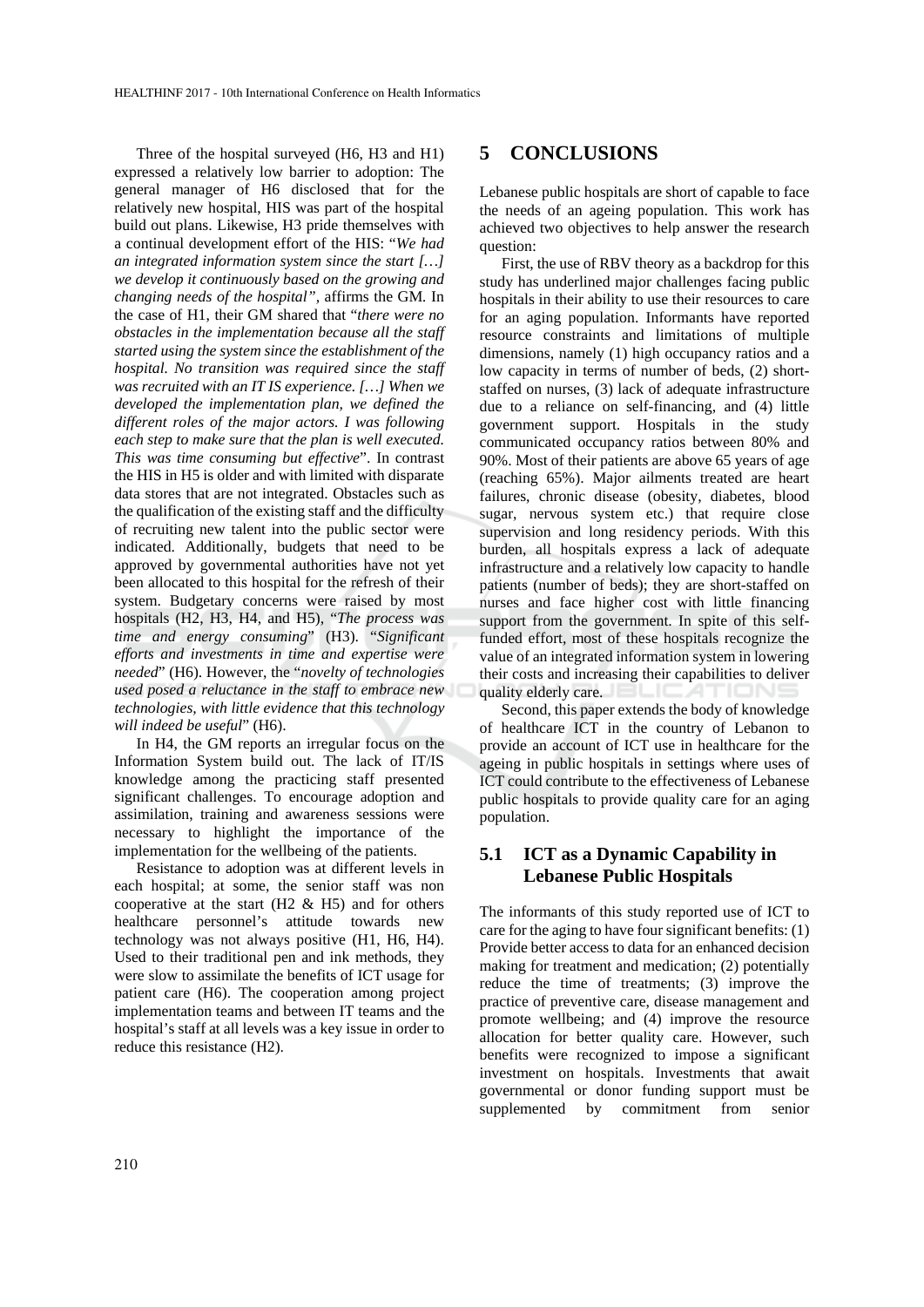management, continual development plans, and a collaborative approach between all hospital staff to raise the awareness on the benefits of ICT usage for elderly patient care.

#### **5.2 Research Limitation**

This research presents a methodological limit that may open up new avenues of future research. One of the limitations of the study that worth mentioning is that it relies on information provided by general managers, thus potentially limiting the credibility of information. The opportunity to expand the interviews to IT managers of the hospitals would provide deeper insights. Further, we are aware that the results presented in this research depend strongly on the context of the country. Their generalization thus requires a certain reserve. Further research must be done to advance the results of this study possibly through action research potentially exploiting principals of organizational development. This approach could deepen the understanding on how hospitals are transforming their healthcare practices to improve their capacity for solving problems and managing the challenges of care for the aging.

#### **REFERENCES**

- Abdulrahim, S. Ajrouch. K., Antonucci, T., 2015 Aging in Lebanon: Challenges and Opportunities. The Gerontologist doi:10.1093/geront/gnu095.
- Adler-Milstein J, Salzberg C, Franz C, Orav EJ, Newhouse JP, Bates DW , 2013 Ann. Intern. Med.159:97–104.].
- Ajrouch, K. J., Yount, K., Sibai, A. M., Roman, P., 2013. A gendered perspective on well-being in later life: Algeria, Lebanon, and Palestine. *In S. McDaniel, and Z. Zimmer, Eds., Global Ageing in the 21st Century, pp.49–77*. Surrey, UK: Ashgate Publishing.
- Ammar, W., 2009. Health beyond Politics. WHO and Ministry of Public Health in Lebanon.
- Anwar, F., Shamim, A., Khan, S., 2011. Barriers in adoption of health information technology in developing societies. Int J Adv Comput Sci Appl, 2, 8.
- Aoun, M., and Hasnan, N., 2015. Health-care technology management: developing the innovation skills through implementing soft TQM among Lebanese hospitals. Total Quality Management and Business Excellence, ahead-of-print, 1-11.
- Bing-Jonsson, P. C., Foss, C., Bjørk, I. T., 2015. The competence gap in community care: Imbalance between expected and actual nursing staff competence. Nordic Journal of Nursing Research, 0107408315601814.
- Blumenthal D. and Glaser J., 2007. Information Technology Comes to Medicine", NEJM Vol. 356,

24th, June 2007.

- Bolle, S., van Weert, J. C., Daams, J. G., Loos, E. F., De Haes, H. C., Smets, E. M., 2015. Online Health Information Tool Effectiveness for Older Patients: A Systematic Review of the Literature. Journal of Health Communication, 20, 9, 1067-1083.
- Boulos, C., Salameh, P., Barberger-Gateau, P., 2014. Factors associated with poor nutritional status among community dwelling Lebanese elderly subjects living in rural areas: results of the AMEL study. The Journal of Nutrition, Health and Aging, 18, 487–494.
- Bryson J, Ackermann F, Eden C. Putting The Resource Based View of Strategy and Distinctive Competencies To Work in Public Organizations. Public Adm Rev. 2007; 67:702–17.
- Buntin M. B., Burke, M. F., Hoaglin M. C. Blumenthal D., 2011. The Benefits Of Health Information Technology: A Review Of The Recent Literature Shows Predominantly Positive Results. Health Affairs, 30, no.3, 2011:464-471.
- Burton CR, Rycroft-Malone J., 2014 Resource based view of the firm as a theoretical lens on the organisational consequences of quality improvement. Int J Health Policy Manag. 2014; 3:113–5.
- Chaaya, M., Sibai, A. M., Fayad, R., El-Roueiheb, Z., 2007. Religiosity and depression in older people: Evidence from underprivileged refugee and non-refugee communities in Lebanon. Aging and Mental Health, 11, 37–44.
- Cimino, J. J., Patel, V. L., & Kushniruk, A. W. (2002). The patient clinical information system (PatCIS): technical solutions for and experience with giving patients access to their electronic medical records. Int J Med Inform, 68(1), 113-127.
- Cohen, J. F., Coleman, E., Abrahams, L., 2015. Use and Impacts of E-health Within Community Health Facilities in Developing Countries: A Systematic Literature Review. AISeL. ECIS 2015 Completed Research Papers ECIS 2015 Proceedings.
- Eisenhardt K.M., 1989, Building theories from case study research, AOM review, Vol 14, N 4, pp. 532-550.
- Eisenhardt, K. M. and Martin, J. A., 2000, Dynamic capabilities: what are they? Strat. Mgmt. J., 21: 1105– 1121.
- ESA, 2012 Population Division of the Department of Economic and Social Affairs of the United Nations Secretariat. World Population Prospects: The 2010, 2012 Revision.
- Esmaeilzadeh, P., Sambasivan, M., Kumar, N., Nezakati, H., 2015. Adoption of clinical decision support systems in a developing country: Antecedents and outcomes of physician's threat to perceived professional autonomy. Int J Med Inform.
- Fagerberg J., D.C. Mowery, R.R. Nelson, 2005, *"Systems of innovation: Perspectives and challenges"* Oxford handbook of innovation, Oxford University Press.
- Hasanain, R. A., Vallmuur, K., Clark, M., 2015. Electronic Medical Record Systems in Saudi Arabia: Knowledge and Preferences of Healthcare Professionals. Journal of Health Informatics in Developing Countries, 9, 1.